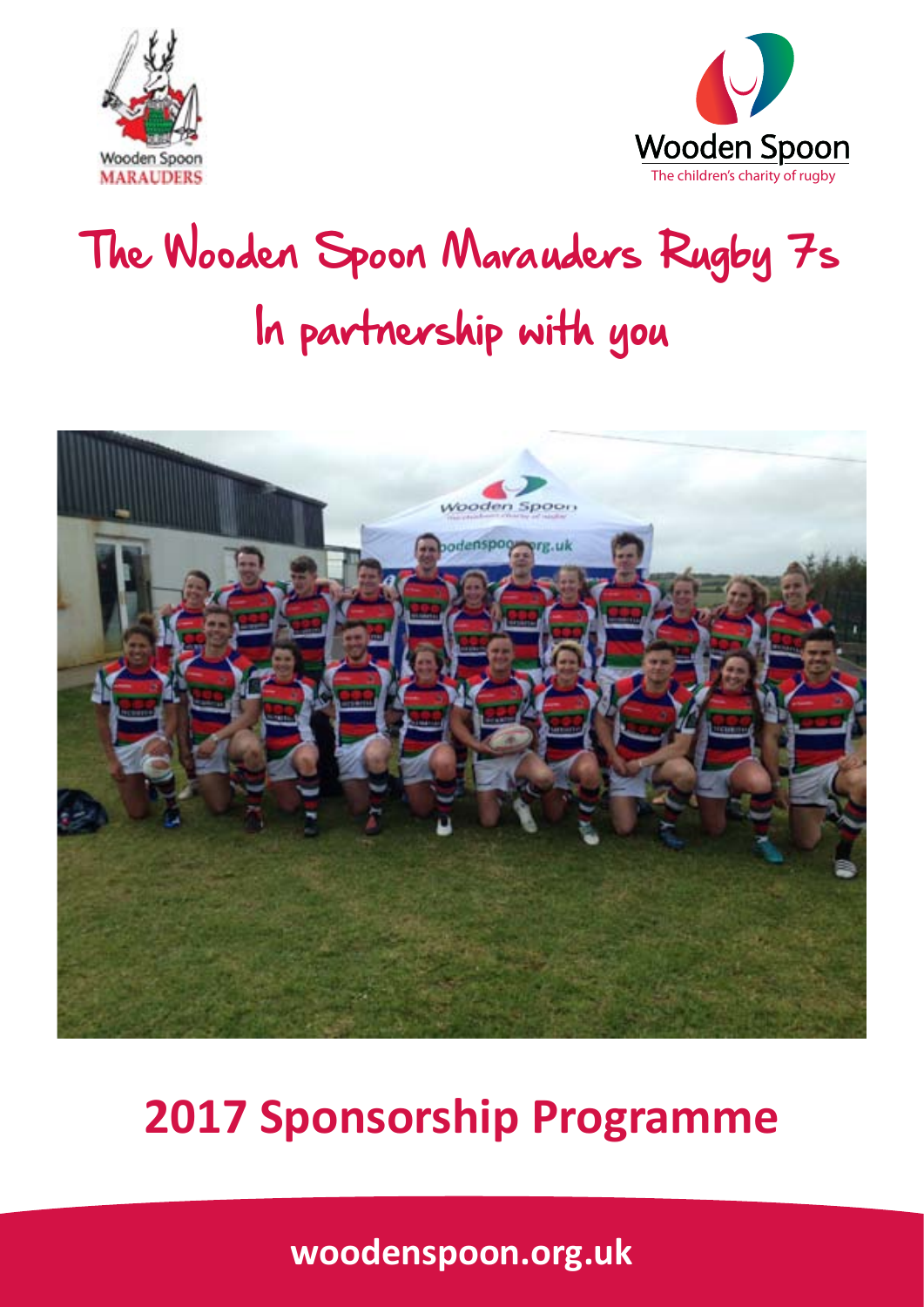### Why Rugby 7s?

The game of Rugby 7s has been growing rapidly in the UK and around the world. With 7s joining the 2016 Olympics the game is building in a period of unprecedented growth.

### Who we are

**The Wooden Spoon Marauders Rugby 7s** is a partnership between Wooden Spoon, the children's charity of rugby, and one of the world's top 7s Elite Invitational sides, the White Hart Marauders.

We are privileged to have won tournaments at the highest level of the game, competing with top international players with a wealth of specialist 7s players making up our teams - we continue to be well positioned to take advantage of this growing 7s era.

Now is a very exciting time to join our team and get involved.

#### What we can offer

We are offering companies and individuals the opportunity to join our success as sponsors for the forthcoming seaons.

Rugby 7s is an inspiring game built on values including achievement, leadership, motivation and fun - which are important values for like minded companies and brands.

By sponsoring the Wooden Spoon Marauders you can also help Wooden Spoon with its transformational, inspiring work.

#### About Wooden Spoon

Wooden Spoon funds life-changing projects across the UK and Ireland supporting children and young people with a disability or facing disadvantage.

Since the charity was founded in 1983, it has distributed in excess of £24 million to more than 650 projects, helping over 1 million children and young people.



Wooden Spoon's rugby heritage has given it core values of passion, integrity, teamwork and fun, and working closely with the wider rugby community these values drive the ethos and spirit in everything the charity does.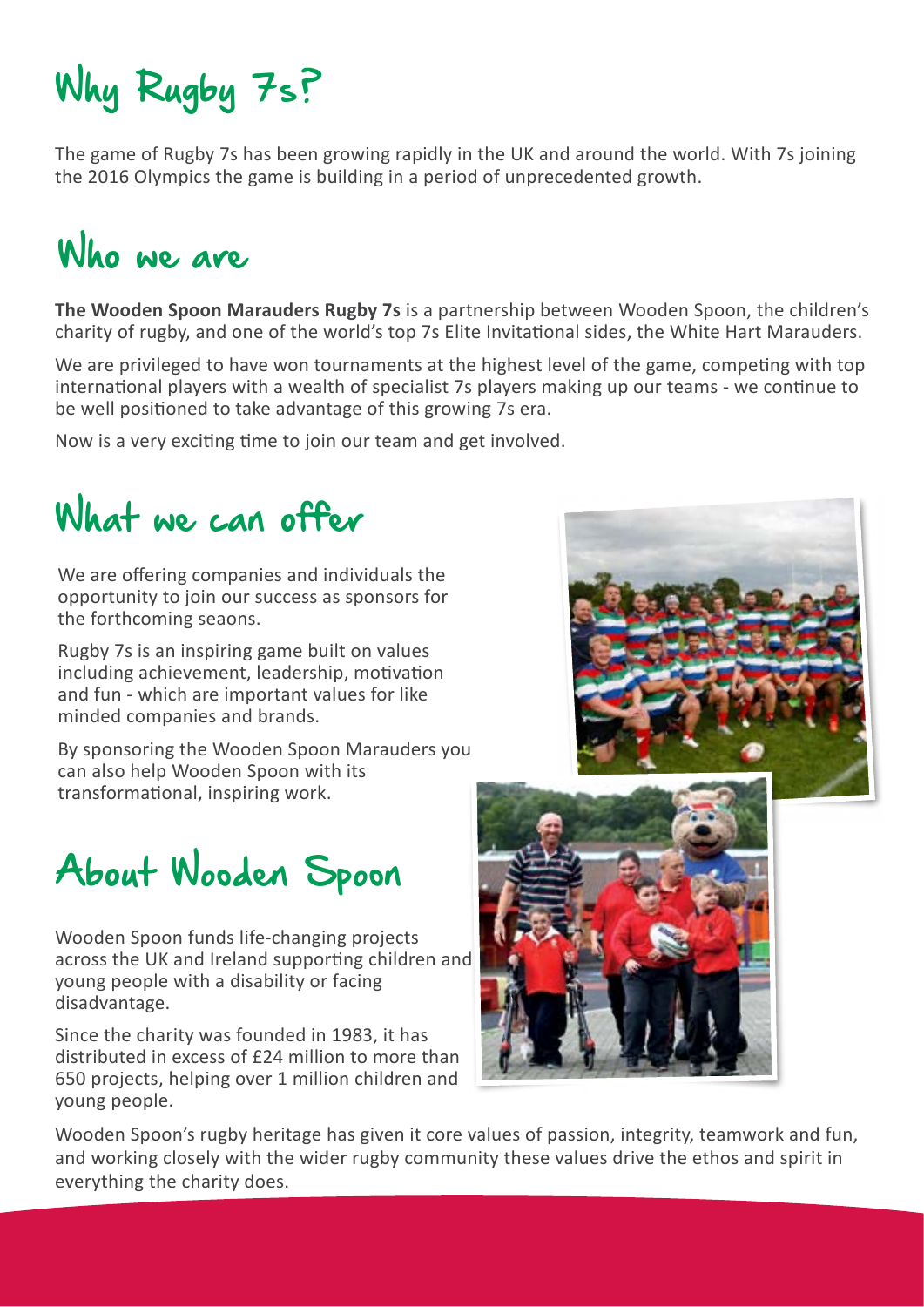**Rugby has always defined Wooden Spoon. Its roots lie in rugby and its future is shaped by it. The sport provides the charity with a purpose in making a positive difference changing children's lives through the power of rugby.** 

#### How to get involved

The Wooden Spoon Marauders attend from 6-14 tournaments per year, including prestigious overseas tournaments like Amsterdam, Dubai and Kinsale.

With Wooden Spoon's national office based in Fleet and the White Hart based in Eversley, Hampshire, local businesses will benefit from brand awaresss in their local communities. Our base of supporters continues to grow and links with local clubs and organisations is driving greater awareness. We have the following sponsorship opportunities:



**PRINCIPAL SPONSOR** - as Principal Sponsor you will receive benefits including exclusive naming rights, online presence on web and social media channels, inclusion in promotional opportunities and your branding at the annual Marauders Black Tie Ball.



**GOLD SPONSOR** - as a Gold Sponsor you will receive exclusive naming rights for one major overseas tournament, including online presence on web and social media channels and promotional opportunities. NB: Dubai package is up to £20k.



**SILVER SPONSOR** - there are a number of opportunities available as a Silver Sponsor which can be tailored to your needs. Ranging from £750, these include your name or logo appearing on playing kit and inclusion on the website.



**SPONSOR A PLAYER** - sponsoring a playing position for the season offers inclusion on the Marauders website.



**JOIN WOODEN SPOON** - become a member of Wooden Spoon and receive a welcome gift, twice yearly magazine and exclusive opportunities for rugby tickets.